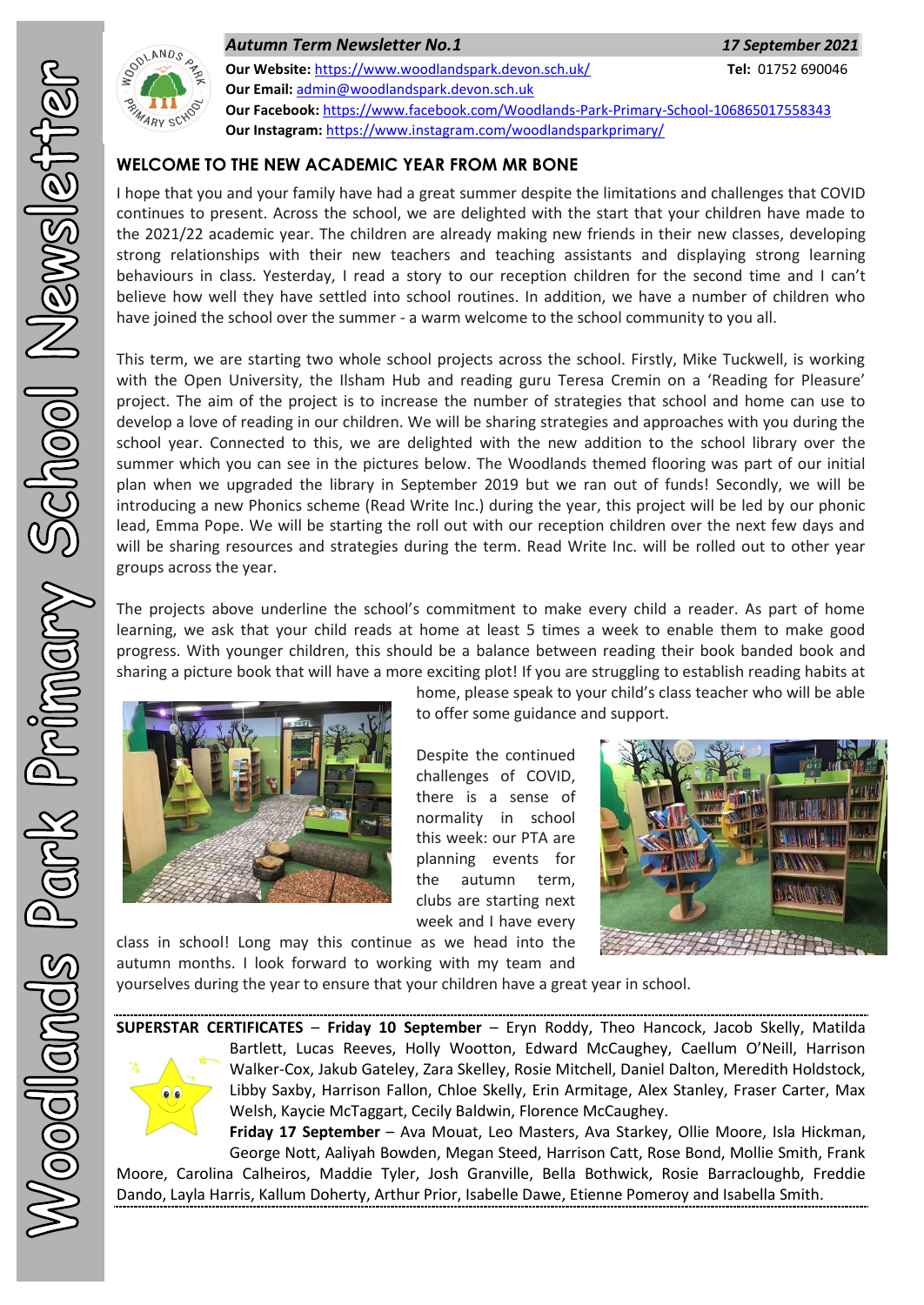

**ONLINE SAFETY TIPS** – National Online Safety have published an online safety guide for children going back to school, please follow the link to access and download your guide: [https://nationalonlinesafety.com/guides/back-to-](https://nationalonlinesafety.com/guides/back-to-school?utm_campaign=WakeUpWednesday&utm_medium=email&_hsmi=154836212&_hsenc=p2ANqtz--ZmBeDaPWn6XAEkgN83gs_U2O4zMAZpnG1rEdBA_lVxtODb4EBRaWuUTQMXOzCPA73a-k9s3OylaebFJl2sNBD1ESlXJE0XXOSMEmXFXOwJ5aoLsU&utm_content=154836212&utm_source=hs_email)

[school?utm\\_campaign=WakeUpWednesday&utm\\_medium=email&\\_hsmi=154836212&\\_hsenc=p2ANqtz](https://nationalonlinesafety.com/guides/back-to-school?utm_campaign=WakeUpWednesday&utm_medium=email&_hsmi=154836212&_hsenc=p2ANqtz--ZmBeDaPWn6XAEkgN83gs_U2O4zMAZpnG1rEdBA_lVxtODb4EBRaWuUTQMXOzCPA73a-k9s3OylaebFJl2sNBD1ESlXJE0XXOSMEmXFXOwJ5aoLsU&utm_content=154836212&utm_source=hs_email) [--ZmBeDaPWn6XAEkgN83gs\\_U2O4zMAZpnG1rEdBA\\_lVxtODb4EBRaWuUTQMXOzCPA73a](https://nationalonlinesafety.com/guides/back-to-school?utm_campaign=WakeUpWednesday&utm_medium=email&_hsmi=154836212&_hsenc=p2ANqtz--ZmBeDaPWn6XAEkgN83gs_U2O4zMAZpnG1rEdBA_lVxtODb4EBRaWuUTQMXOzCPA73a-k9s3OylaebFJl2sNBD1ESlXJE0XXOSMEmXFXOwJ5aoLsU&utm_content=154836212&utm_source=hs_email)[k9s3OylaebFJl2sNBD1ESlXJE0XXOSMEmXFXOwJ5aoLsU&utm\\_content=154836212&utm\\_source=hs\\_email](https://nationalonlinesafety.com/guides/back-to-school?utm_campaign=WakeUpWednesday&utm_medium=email&_hsmi=154836212&_hsenc=p2ANqtz--ZmBeDaPWn6XAEkgN83gs_U2O4zMAZpnG1rEdBA_lVxtODb4EBRaWuUTQMXOzCPA73a-k9s3OylaebFJl2sNBD1ESlXJE0XXOSMEmXFXOwJ5aoLsU&utm_content=154836212&utm_source=hs_email)

**SAFEGUARDING** – Our designated safeguarding officers at school are Mrs Hunter, Mr Bone and Miss Walker. Should you need to talk to one of them, please contact the office. Our Safeguarding Governor is Mr Moyes. Please use the following link to our website to see all our safeguarding policies and links to various websites for more information and the contract of the contract of the contract of the contract of the contract of the contract of the contract of the contract of the contract of the contract of the contract of the contract of the contr



<http://www.woodlandspark.devon.sch.uk/page/?title=Safeguarding&pid=11>



## **ATTENDANCE/HOLIDAYS IN TERM TIME** – Children's

regular attendance at school is essential to ensure that they maximise their learning opportunities to achieve their full potential. If your child is unwell please leave a message on the absence line before 8.50 am on the first day of absence. If your child is off school poorly for more than one day could you please send in a letter on their return covering them for the whole period detailing their absence. As you are no doubt aware holidays in term time are strongly discouraged and the school will continue to follow Government

guidelines which do not allow for authorisation of holidays in term time.

**NEXT STEPS, YEAR 6 SECONDARY TRANSFER 2022** – Although the children have only just started in Year 6, the online application facility for transfer to secondary school is now available. You must submit an application by Sunday 31 October 2021 a[t www.devon.gov.uk/admissionsonline](http://www.devon.gov.uk/admissionsonline) or contact the Education Helpline on 0345 155 1019 where an adviser will be happy to assist you. National Allocation Day will be Tuesday 1 March 2022.





**HOME SCHOOL COMMUNICATION/SOCIAL MEDIA** - Please can you notify us of any change of details such as change of address, telephone numbers or email address so that your contact information is correct. With regards to emails, we are able to send correspondence to two addresses, so if you'd like us to add another address, please notify the office. There is also a wealth of information available on the school's website that includes a calendar, letters from school, newsletters, homework, clubs, lunch menu and useful links. Please also follow the links to our Facebook and Instagram pages at the top of

the page to keep up to date with what's going on at Woodlands, including pictures of our pupil's achievements, events taking place in our school community and helpful links for parents/carers.

**OCCASIONAL DAY** – As a reminder, the last day of the Autumn term will be on **Thursday 16 December 2021** with the school being closed on Friday 17 December 2021**,** in recognition of the Queen's Platinum Jubilee in June 2022. This extra day's holiday will be taken across all WeST Schools.

### **September 2021**

Monday 20 September Clubs start **October 2021** Monday 4 October No clubs during this week Monday 4 October Year 6 Bikeability week **November 2021** Monday 1 November Clubs restart **December 2021**

Thursday 23 September Year 6 Parents **ONLY** Transition evening – 4-5pm Wednesday 29 September Foundation Stage Parent Session – 4-5pm

**DIARY DATES**

Monday 4 October Parent Consultations (Letter to follow) Thursday 21 October Tempest Photographs – Individual & Siblings Friday 22 October Non Pupil Day - Autumn Half Term begins

Monday 1 November First day of the second half of the Autumn Term

Thursday 16 December Last day of the Autumn Term Friday 17 December Occasional Day (Christmas half term begins)